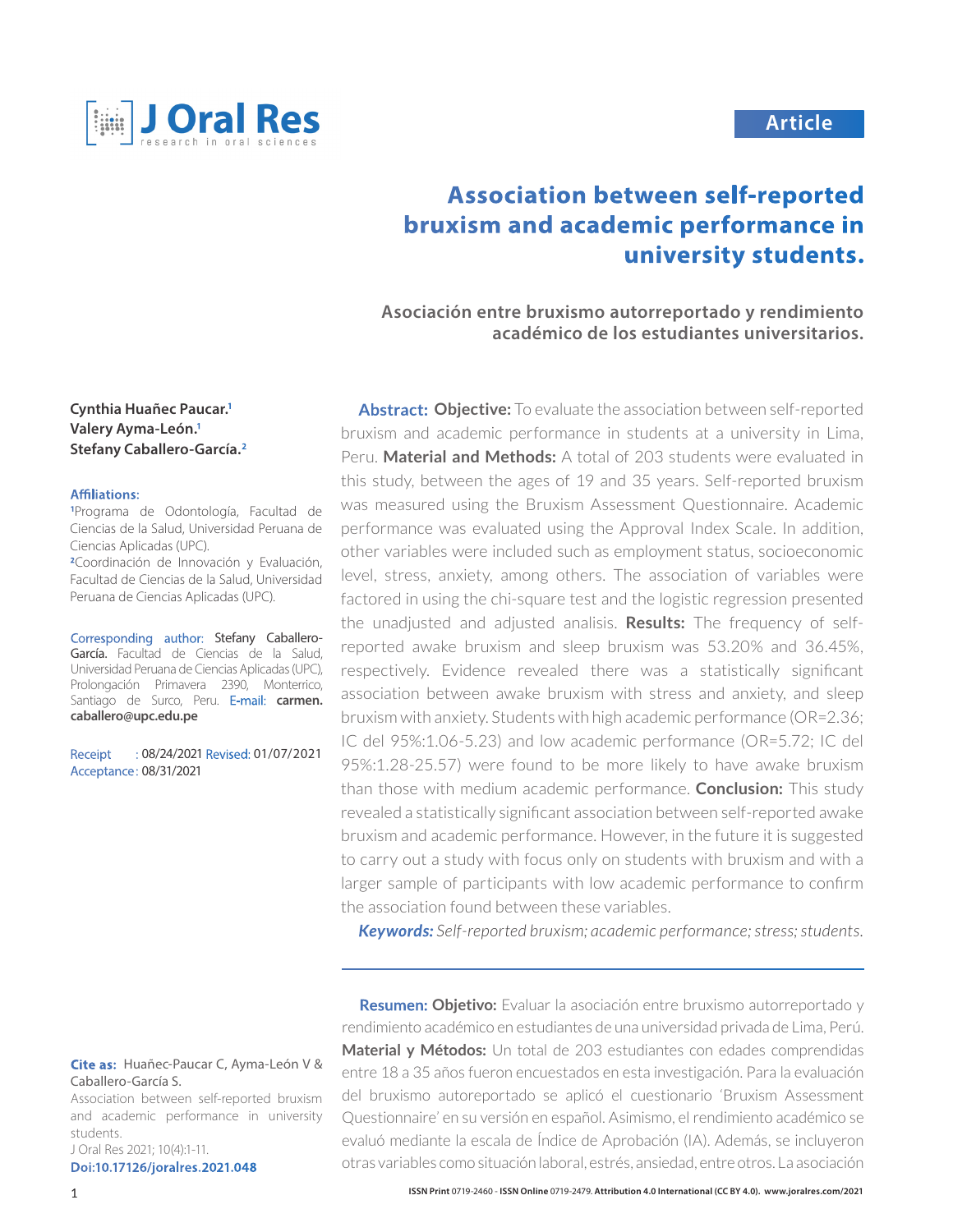de variables se realizó mediante la prueba chi cuadrado y para el análisis crudo y ajustado se utilizó la regresión logística. **Resultados:** Se encontró una prevalencia de bruxismo de vigilia de 53.20% y de bruxismo de sueño de 36.45%. Se evidenció asociación estadísticamente significativa entre bruxismo de vigilia con estrés y ansiedad, y bruxismo de sueño con ansiedad. Se halló que los estudiantes con rendimiento académico alto (OR=2.36; IC del 95%:1.06-5.23) y rendimiento académico bajo (OR=5.72; IC del 95%:1.28- 25.57) tienen más probabilidades de presentar bruxismo

de vigilia que aquellos con rendimiento académico medio. **Conclusiones:** En el presente estudio se halló asociación estadísticamente significativa entre bruxismo de vigilia autorreportado y rendimiento académico. No obstante, a futuro se sugiere realizar un estudio a los estudiantes con presencia de bruxismo y con un mayor tamaño muestral de participantes con rendimiento académico bajo para afirmar la asociación encontrada entre dichas variables.

*Palabra Clave: Bruxismo autorreportado; rendimiento académico; estrés; estudiantes.*

#### **INTRODUCTION.**

Bruxism is defined as a "repetitive masticatory muscle activity characterized by clenching or grinding of the teeth and/or by bracing or thrusting of the mandible".**1** Although bruxism is not considered a disorder, it should be seen as a risk factor if the levels of muscular activity increase the negative consequences for oral health, such as attrition, dental fractures, dentin hypersensitivity, headaches, myofascial pain, temporomandibular joint pain, among others. This behavior can be classified according to its circadian manifestation into awake or sleep bruxism.**<sup>2</sup>**

Various studies carried out in Europe on university students show that the prevalence rate of awake and sleep bruxism in Italy was 37.9% and 31.8% respectively in 2016.**3** In 2019, a prevalence of 57.9% and 44.7% was reported in a Lithuanian population.4 In Latin America, the rate of awake and sleep bruxism in Brazilian students corresponded to 31.5% and 21.5% in 2014.**5** In 2016, in a population of the same locality, the prevalence was 63% and 60.8%, respectively.**6** These data suggest that bruxism has increased progressively over the years, so it should not be considered an infrequent behavior and needs to be evaluated in greater depth.

Researchers report that there is a high prevalence of clinical consequences related to bruxism in university students. About 91.7% of students with chewing muscle pain suffer from bruxism. In addition,

84.8% of students with temporomandibular joint pain and 81.6% with dental attrition exhibit such behavior.**<sup>7</sup>**

Bruxism is known to be of multifactorial origin, which is why multiple studies have been carried out to determine the possible associated risk factors and their relationship with other medical or dental disorders. Some of the factors evaluated have been temporomandibular disorders, consumption of nicotine or alcohol, and psycho-emotional factors such as stress and anxiety, among others.**8,9**

Several scientific reports confirm the association between bruxism and psycho-emotional factors. A study that evaluated stress by measuring salivary chromogranin A (CgA) levels reports that there is a relationship between sleep bruxism and sensitivity to psychological stress.**10** It also states that participants who reported bruxism showed higher scores in the PSS-10 questionnaire.**<sup>11</sup>**

Academic performance is a measure that allows students to determine their own academic progress and can be a predictor of their future professional peformance.**12** Many studies have found an association between anxiety and perceived stress and academic performance, where the higher the stress and anxiety, the lower the performance of university students. This is possibly influenced by poor ability to concentrate, difficulty in retaining information, and psychological changes.**13,14**

In addition, academic performance would be also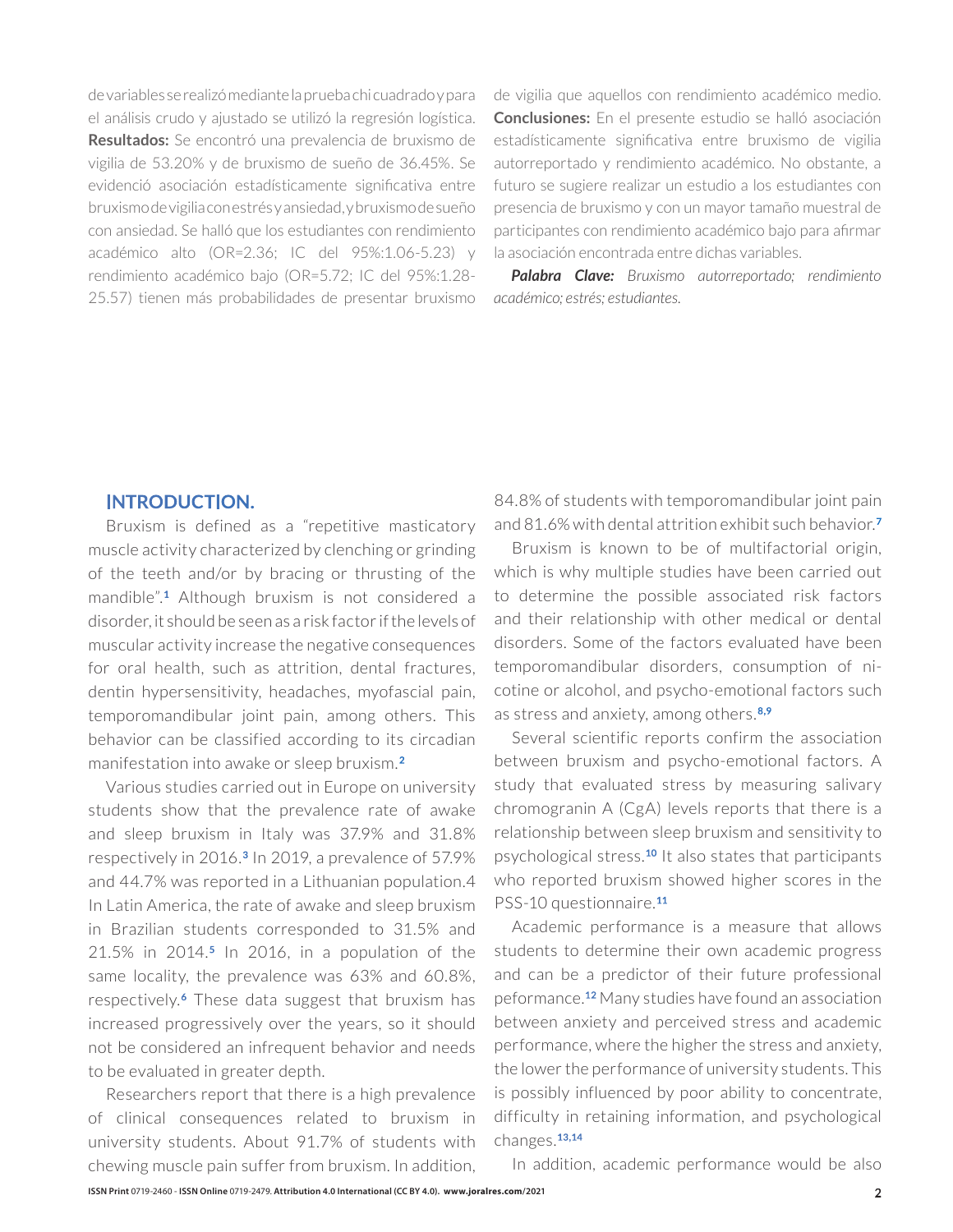affected by various psychosocial factors such as anxiety, temperament, and motivation.**15,16**

However, despite the demonstrated association between bruxism and stress, there are not enough studies including academic performance, although it plays an important role in higher education and could be related to such behavior. For this reason, the aim of the present study is to determine the association between self-reported bruxism and academic performance in university students.

## **MATERIALS AND METHODS.**

The present cross-sectional study was carried out on 203 undergraduate students from a private university in Lima, Peru, between the months of September and November 2019. The volunteers who agreed to participate in the study belonged to the schools of Architecture, Health Sciences, Communications, Engineering, Business, and Psychology.

Sample size was established using the proportions comparison formula (95% confidence level, 90% power, ratio 1:4 /Epidat version 3.1). A prevalence of bruxism of 68.4% and 40.7% of people with stress and without stress, respectively, were used. These data were based on a previous study carried out by Ordoñez-Plaza *et al.,***<sup>17</sup>** In this way, a final sample of 203 people was obtained. Non-probabilistic, convenience sampling was used in this study.

Students under 18 years of age, at study levels lower than the  $5<sup>th</sup>$  year, those not enrolled in the academic semester of the March-July 2019 period, and students who did not accept to participate were excluded from the study (Figure 1). This research was approved by the Ethics Committee under code section CEI PI-076- 19. Students were asked to participate and sign the informed consent voluntarily.

#### **Data collection**

Students from the different schools or faculties of the university who were in public areas within the premises were invited to participate in the study, without making distinctions with respect to their programs or majors.

Students were informed about the research and asked to sign the informed consent. The main variables of the study, such as self-reported bruxism and academic performance, and the covariates, age,

gender, school, employment, sports practice, stress, anxiety, and socioeconomic level were evaluated by means of a self-administered questionnaire.

 Employment was evaluated by the question: "Do you currently have a job? (Yes *versus* No), and sports practice, by the question "Do you play or practice any sports professionally?" (Yes *versus* No).

The data collection process was carried out in an ordinary period at the university, that is, weeks which did not interfere with the scheduling of midterm and final exams, since this could have raised the levels of stress and anxiety in students.

The chi square test and Mann Whitney U test were used to assess the association between self-reported bruxism and the covariates adjusted analysis (95% CI) of self-reported bruxism and academic performance, considering a level of statistical significance of *p*<0.05.

#### **Self-reported bruxism**

The evaluation was carried out through a selfreport. This is a valid method used by many researchers to identify the presence of bruxism.**18** The Bruxism Assessment Questionnaire developed by Winocur *et al.,* **<sup>11</sup>** in its Spanish version was used in this study. Awake bruxism was assessed by the question: 'Have you ever been conscious of clenching or grinding your teeth while being awake in the last 6 months?' (Yes versus No). Sleep bruxism was assessed using these three questions: 'Are you aware, or has anyone heard you grind your teeth frequently during sleep?', 'Are you aware that your teeth have worn out more than normal?', and 'Are you aware of any of the following symptoms upon waking? '(Yes verus No). 'Presence' was considered when there was a positive response to question 1 and/or 2, and at least one positive response to a symptom of question.**<sup>3</sup>**

The characteristics of bruxism were explained to the study participants through an information sheet, which was validated through an analysis of the document by a group of three experts in the area. The requirements for the experts were: having 5 years of professional experience in dentistry, having 3 years of teaching experience, and having a specialty in Oral Rehabilitation.

#### **Academic performance**

Academic performance was evaluated according to the Passing Rate (PR) scale. This is a classification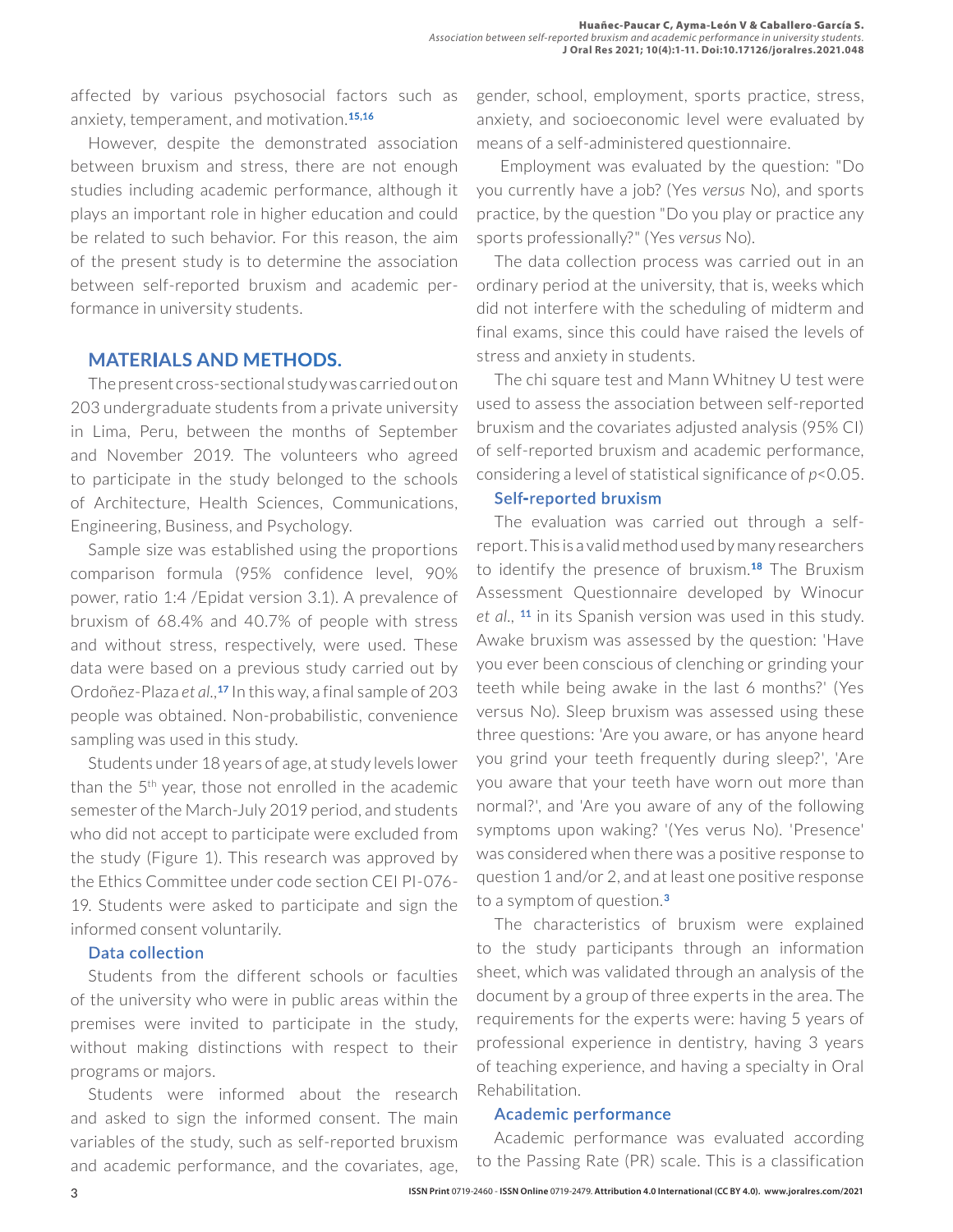proposed by Chain *et al.,***<sup>19</sup>** and used in various studies that assess academic performance in higher education students.**20** The students provided data on the total number of subjects or courses enrolled and passed during the 2019-1 university cycle.

The final percentage was classified as: Low (<80%), Medium (80-90%) and High (90-100%).

#### **Stress and Anxiety**

The DASS-21 (Depression Anxiety Stress Scale) questionnaire in its version adapted to Spanish and scientifically validated (Cronbach's α coefficient ≥0.72)21 was applied for evaluating stress and anxiety. The DASS-21 contains seven questions for each stress and anxiety variable. Respondents answered the questions on a scale from 0 to 3. The results were measured according to the total score, classifying them into categories of presence or absence. Regarding stress, a score of up to 13 was considered as absence, and a score greater than or equal to 14 as presence. Regarding anxiety, a score up to 4 was considered as absence, and a score greater than or equal to 5 meant presence.**22,23**

#### **Socioeconomic level**

The questionnaire of the Peruvian Association of Market Research Companies (APEIM, for its acronym in Spanish) was applied in its 2011-2012 Modified Version developed by Vera-Romero et al. and scientifically validated. This version has excellent reliability as evidenced by its Cronbach's Alpha: 0.9017. Each item has a very similar value fluctuating from 0.9013 to 0.9048.**<sup>24</sup>**

This instrument contains five questions that assess the educational level of the head of the household, the place or institution where the student receives medical care, the average number of inhabitants and rooms of the household, and primary material of the house. Each answer has a score.

Results were measured according to the total score and classified into High Socioeconomic Level (33 or more points), Medium (27-32 points), Upper Low (21- 26 points), Low (13-20 points), and Extremely low (5- 12 points).

## **Data analysis**

The descriptive statistics of the numerical and categorical variables (median, interquartile range, absolute and relative frequencies) were calculated.

The chi square test was used to assess the association between self-reported bruxism and the covariates. Likewise, logistic regression was used for the crude and adjusted analysis (95% CI) of self-reported bruxism and academic performance.

The statistical package STATA 15.0 (Statacorp, College Station, TX, US) was used for the analysis.

## **RESULTS.**

A total of 203 students (61.08% female; median of 21 years old) participated in the study. Most of the evaluated students belonged to the School of Health Sciences (27.09%). It was found that 79.31% of the surveyed students did not have a job, and 92.61% did not play or practice sports professionally. Most of the participants had a medium socioeconomic level (39.60%).

A prevalence of 36.45% of stress and 71.92% of anxiety was observed. The prevalence of self-reported awake bruxism and sleep bruxism was 53.20% and 36.45%, respectively. In addition, it was found that 78.33% of the evaluated students had a high academic performance. (Table 1).

The prevalence of awake bruxism was higher in females than males (57.26% vs 46.84%). Similarly, it was found that sleep bruxism was significantly more prevalent in women (41.94%) than in men (27.85%) (*p*=0.042). A higher prevalence of awake bruxism was observed in students with stress (64.86%; *p*=0.012) and anxiety (57.53%; *p*=0.048). The association between sleep bruxism and stress was not statistically significant (*p*=0.128). Sleep bruxism was significantly more prevalent in students with anxiety (42.47%; *p*=0.004). No association was found between awake and sleep bruxism with age, school or faculty, employment, sports practice, and socioeconomic status. (Table 2)

In the crude analysis, it was observed that students with high academic performance are 2.36 times more likely to present awake bruxism compared to those with medium academic performance (OR=2.36; 95% CI:1.06-5.23) (*p*=0.033). Similarly, students with low academic performance are 5.72 times more likely to display this behavior (OR=5.72; 95% CI:1.28-25.57) (*p*=0.022).

In the adjusted analysis, it is observed that stu-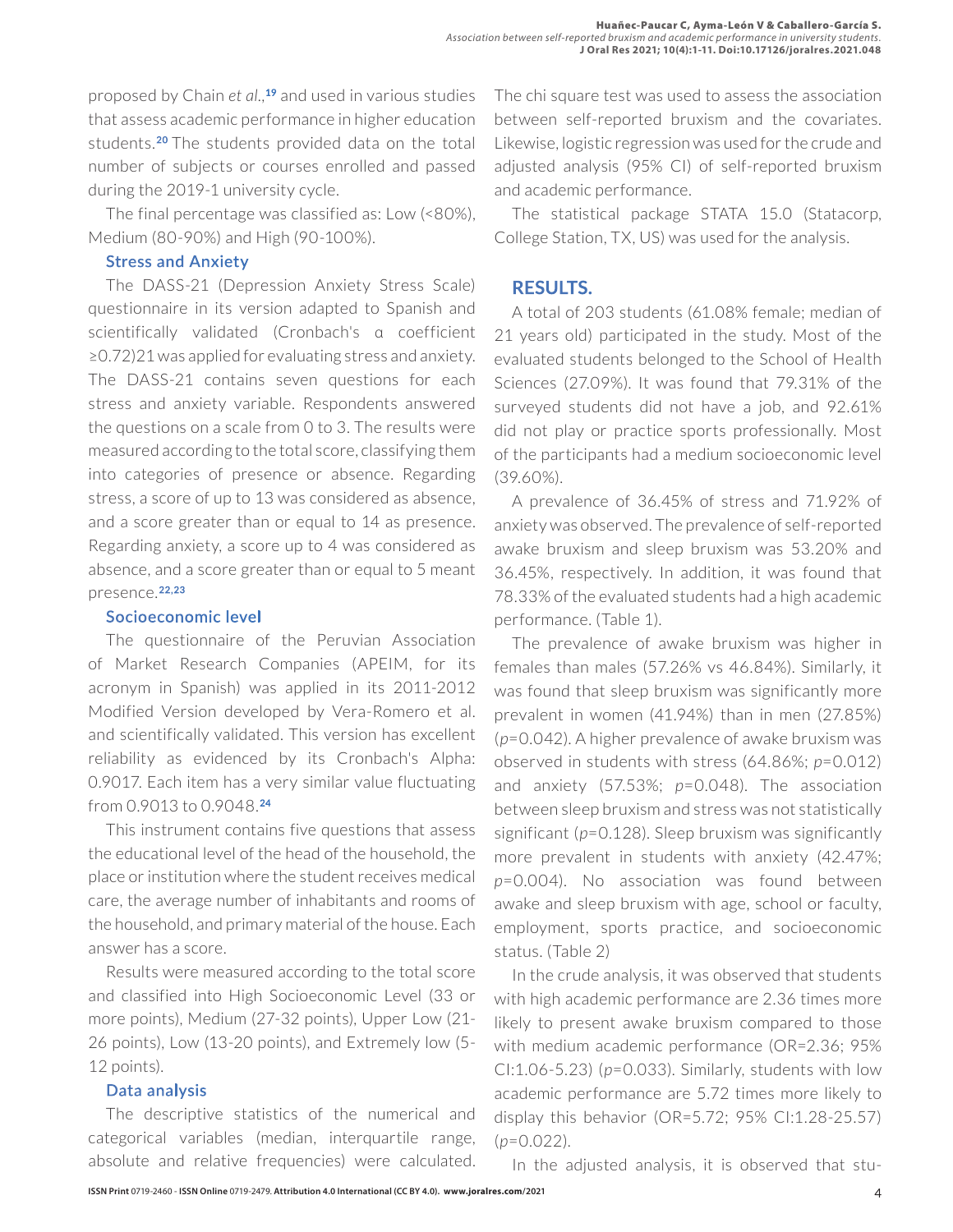#### **Figure 1. Study participants flowchart.**



#### **Table 1. Sociodemographic characteristics of students from a private university in Lima, Peru, (n = 203).**

|                             | <b>Variables</b>       | $\mathsf{r}$ | (%)       |
|-----------------------------|------------------------|--------------|-----------|
| Age (years) §               |                        | 21           | $(22-20)$ |
| Gender                      | Male                   | 79           | (38.92)   |
|                             | Female                 | 124          | (61.08)   |
| <b>School or Faculty</b>    | Architecture           | 3            | (1.48)    |
|                             | <b>Health Sciences</b> | 55           | (27.09)   |
|                             | Communications         | 44           | (21.67)   |
|                             | Engineering            | 54           | (26.60)   |
|                             | <b>Business</b>        | 10           | (4.93)    |
|                             | Psychology             | 37           | (18.23)   |
| <b>Employment</b>           | Works                  | 42           | (20.69)   |
|                             | Does not work          | 161          | (79.31)   |
| Sports*                     | Practices              | 15           | (7.39)    |
|                             | Does not practice      | 188          | (92.61)   |
| Socioeconomic level         | High                   | 43           | (21.21)   |
|                             | Medium                 | 80           | (39.60)   |
|                             | <b>Upper Low</b>       | 59           | (29.21)   |
|                             | Low                    | 21           | (9.98)    |
| Stress +                    | Presence               | 74           | (36.45)   |
|                             | Absence                | 129          | (63.55)   |
| <b>Anxiety-‡</b>            | Presence               | 146          | (71.92)   |
|                             | Absence                | 57           | (28.08)   |
| <b>Awake bruxism</b>        | Presence               | 108          | (53.20)   |
|                             | Absence                | 95           | (46.80)   |
| <b>Sleep bruxism</b>        | Presence               | 74           | (36.45)   |
|                             | Absence                | 129          | (63.55)   |
| <b>Academic performance</b> | Low                    | 12           | (5.91)    |
|                             | Medium                 | 32           | (15.76)   |
|                             | High                   | 159          | (78.33)   |

**§:** Median (IQR). \*: At professional level. **||:** APEIM questionnaire. **†:** Score ≥14 (stress category) DASS21 scale. -**‡:** Score ≥5 (anxiety category) DASS21scale.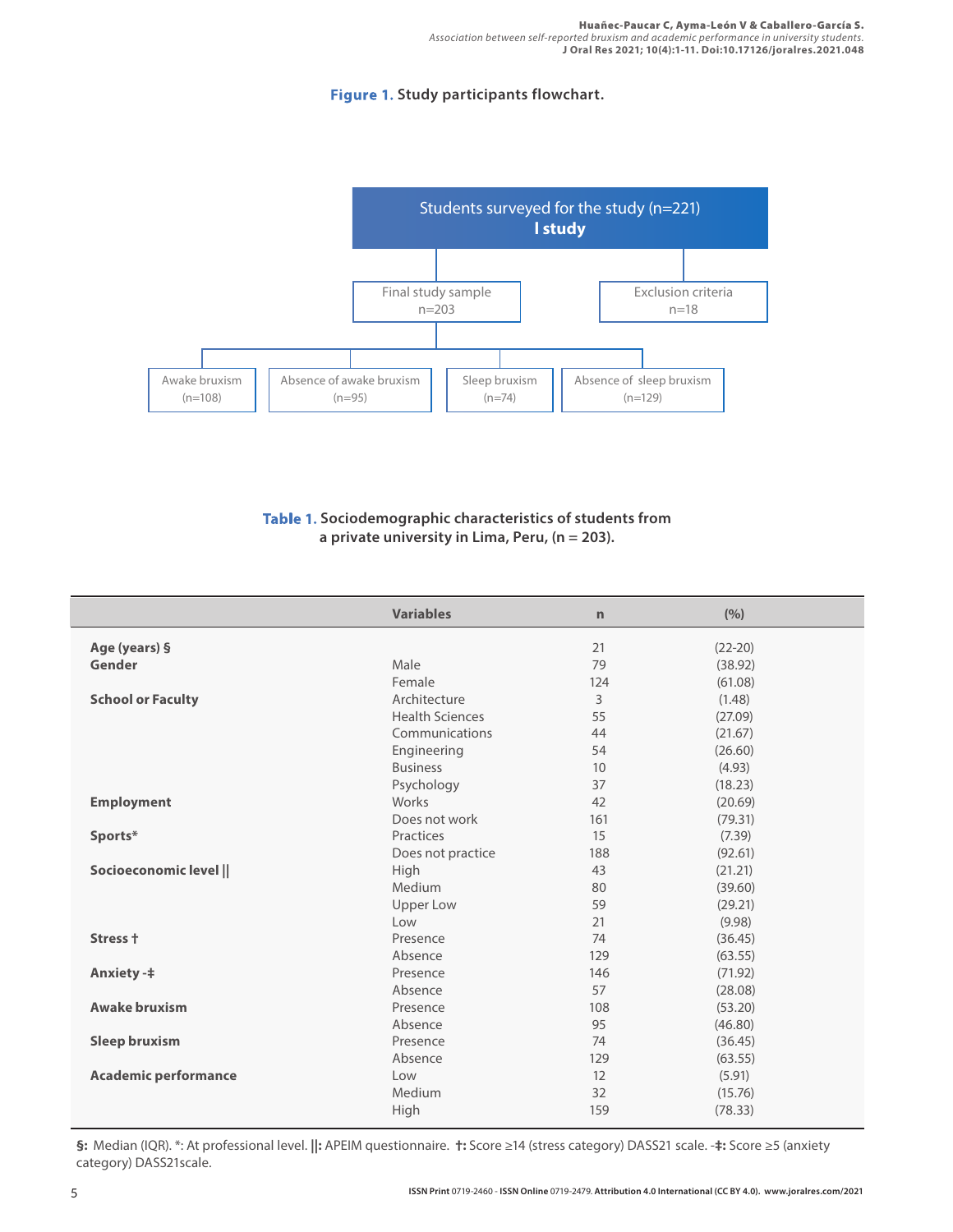#### **Table 2. Association of awake and sleep bruxism with age, gender, school or faculty, employment, sports practice, socioeconomic status, stress and anxiety (n=203)**

| <b>Variables</b>         |                        |                | <b>Awake bruxism</b> |                      | <b>Sleep bruxism</b>  |             |           |  |
|--------------------------|------------------------|----------------|----------------------|----------------------|-----------------------|-------------|-----------|--|
|                          |                        | Yes<br>$n$ (%) | <b>No</b><br>n(%)    | p-value¥*<br>$n$ (%) | <b>Yes</b><br>$n$ (%) | <b>No</b>   | p-value¥* |  |
| Age (years)§             |                        | $21(22-20)$    | $21(22-20)$          | $0.908 -$            | $21(22-20)$           | $21(22-20)$ | $0.318 -$ |  |
| Gender                   | Male                   | 37(46.84)      | 42(53.16)            | 0.147                | 22(27.85)             | 57(72.15)   | 0.042     |  |
|                          | Female                 | 71(57.26)      | 53(42.74)            |                      | 52(41.94)             | 72(58.06)   |           |  |
| <b>School or Faculty</b> | Architecture           | 1(33.33)       | 2(66.67)             | 0.847                | 2(66.67)              | 1(33.33)    | 0.539     |  |
|                          | <b>Health Sciences</b> | 23(41.82)      | 32(58.18)            |                      | 32(58.18)             | 23(41.82)   |           |  |
|                          | Communications         | 23(52.27)      | 21(47.73)            |                      | 28(64.64)             | 16(36.36)   |           |  |
|                          | Engineering            | 25(46.30)      | 29(53.70)            |                      | 40(74.07)             | 14(25.93)   |           |  |
|                          | <b>Business</b>        | 6(60)          | 4(40)                |                      | 6(60)                 | 4(40)       |           |  |
|                          | Psychology             | 17(45.95)      | 20(54.05)            |                      | 21(56.76)             | 16(43.24)   |           |  |
| <b>Employment</b>        | Works                  | 22(52.38)      | 20(47.62)            | 0.905                | 15(35.71)             | 27(64.29)   | 0.911     |  |
|                          | Does not work          | 86 (53.42)     | 75(46.58)            |                      | 59(36.65)             | 102(63.35)  |           |  |
| Sports*                  | Practices              | 7(46.67)       | 8(53.33)             | 0.598                | 6(40)                 | 9(60)       | 0.767     |  |
|                          | Does not practice      | 101(53.72)     | 87(46.28)            |                      | 68(36.17)             | 120(63.93)  |           |  |
| Socioeconomic level      | High                   | 25(58.14)      | 18(41.86)            | 0.098                | 18(41.86)             | 25(58.14)   | 0.453     |  |
|                          | Medium                 | 39(48.75)      | 41(51.25)            |                      | 25(31.25)             | 55(68.75)   |           |  |
|                          | Upper Low              | 28(47.46)      | 31(52.54)            |                      | 21(35.59)             | 38(64.41)   |           |  |
|                          | Low                    | 16(76.19)      | 5(23.81)             |                      | 10(47.62)             | 11(52.38)   |           |  |
| Stress +                 | Presence               | 48(64.86)      | 26(35.14)            | 0.012                | 32(43.24)             | 42(56.76)   | 0.128     |  |
|                          | Absence                | 60(46.51)      | 69(53.49)            |                      | 42(32.56)             | 87(67.44)   |           |  |
| <b>Anxiety-‡</b>         | Presence               | 84(57.53)      | 62(42.47)            | 0.048                | 62(42.47)             | 84(57.53)   | 0.004     |  |
|                          | Absence                | 24 (42.11)     | 33(57.89)            |                      | 12(21.05)             | 45(78.05)   |           |  |

**§:** Median (IQR). \*: At professional level. **||:** APEIM questionnaire. **†:** Score ≥14 (stress category) DASS21 scale. -**‡:** Score ≥5 (anxiety category) DASS21scale. *p***-value¥ :** Chi-square test. **~:** Mann Whitney U Test.

## **Table 3. Logistic regression of awake and sleep bruxism with the independent variable academic performance (n=203).**

| <b>Academic performance</b><br><b>Awake bruxism</b><br><b>Sleep bruxism</b> |                            |                           |                                |                 |                                    |         |                            |                           |                                |                 |                                   |                 |
|-----------------------------------------------------------------------------|----------------------------|---------------------------|--------------------------------|-----------------|------------------------------------|---------|----------------------------|---------------------------|--------------------------------|-----------------|-----------------------------------|-----------------|
|                                                                             | <b>Presence</b><br>$n$ (%) | <b>Absence</b><br>$n$ (%) | Crude*<br><b>OR</b><br>(C195%) | <i>p</i> -value | Adjusted +<br><b>OR</b><br>(C195%) | p-value | <b>Presence</b><br>$n$ (%) | <b>Absence</b><br>$n$ (%) | Crude*<br><b>OR</b><br>(C195%) | <i>p</i> -value | Adjusted †<br><b>OR</b><br>(195%) | <i>p</i> -value |
| <b>Medium</b>                                                               | 11<br>(34.38)              | 21<br>(65.63)             |                                |                 |                                    |         | (21.8)                     | 25<br>(78.13)             |                                |                 |                                   |                 |
| Low                                                                         | 9<br>(75)                  | (25)                      | 5.72<br>$(1.28 - 25.57)$       | 0.022           | 5.40<br>$(1.11 - 26.12)$           | 0.036   | 5<br>(41.67)               | (58.33)                   | 2.55<br>$(0.61 - 10.56)$       | 0.196           | 2.34<br>$(0.42 - 9.03)$           | 0.253           |
| <b>High</b>                                                                 | 88<br>(55.35)              | (44.65)                   | 2.36<br>$(1.06 - 5.23)$        | 0.033           | 2.35<br>$(1.01 - 5.46)$            | 0.045   | 62<br>(38.99)              | 97<br>(61.01)             | 2.28<br>$(0.93 - 5.59)$        | 0.071           | 2.14<br>$(0.72 - 4.73)$           | 0.104           |

**\*:** Binary logistic regression, all values correspond to OR (95% CI). Crude model only includes the exposure variable.

**† :** Adjusted model includes variables: age, gender, socioeconomic status, employment, sports practice, stress, anxiety.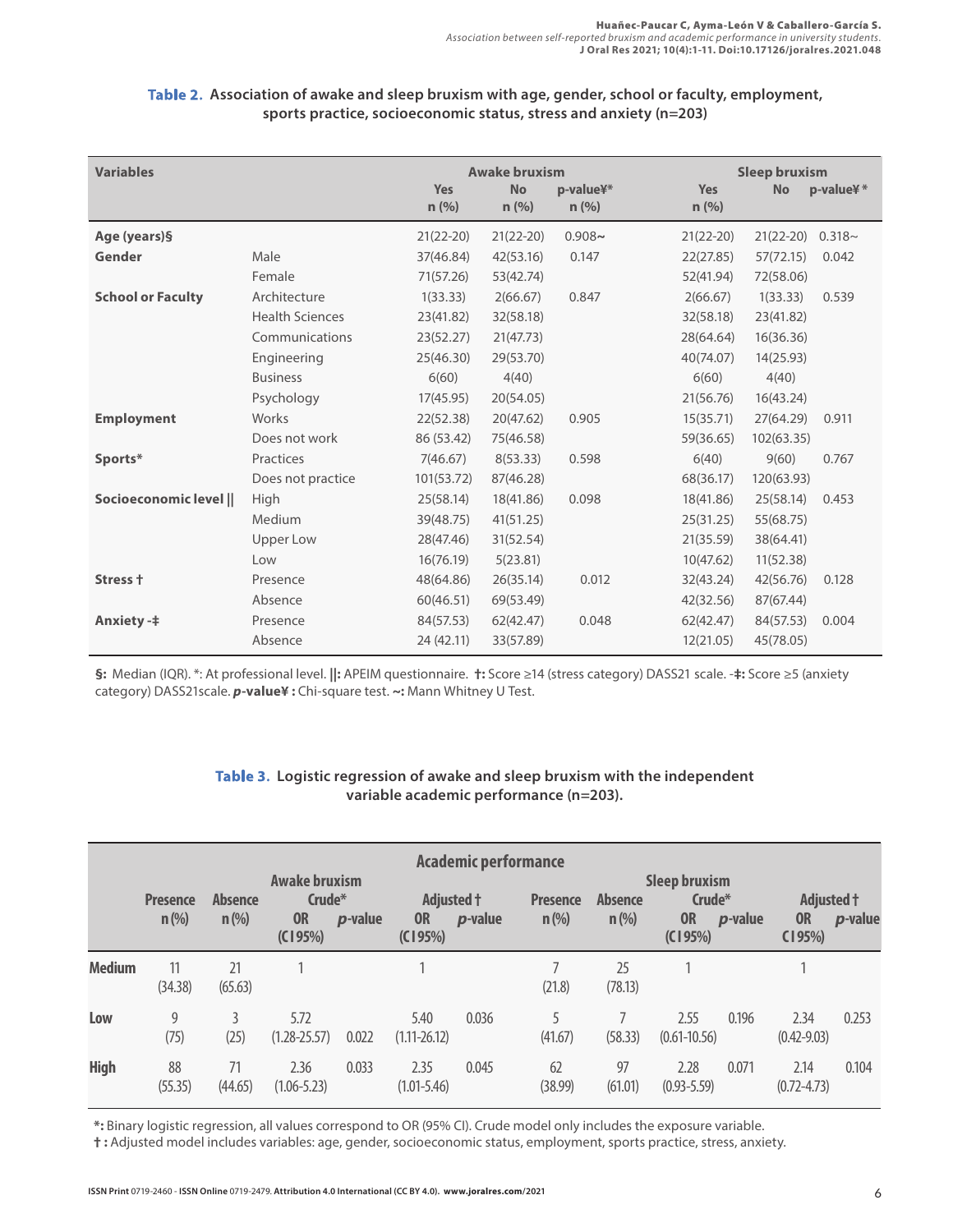dents with low academic performance (OR=5.40; 95% CI:1.11-26.12) (*p*=0.036) and high academic performance (OR=2.35; 95% CI:1.01-5.46) (*p*=0.045) continued to present a statistically significant association with awake bruxism. (Table 3)

## **DISCUSSION.**

In the present study, bruxism was evaluated using the self-reported questionnaire developed by Winocur *et al.***<sup>11</sup>** Self-reports are used by various authors to identify the presence of bruxism, as demonstrated in the study by Cavallo *et al.***<sup>3</sup>**

Stress and anxiety were evaluated using the DASS-21 questionnaire (Depression Anxiety Stress Scale) translated and adapted into Spanish, which has been scientifically validated through multiple studies.**25,26,27** The Passing Rate (PR) scale was the chosen instrument to evaluate academic performance. It has been used by authors such as Chain *et al.,***<sup>19</sup>** and Ñaupari in their studies to evaluate the probability of school success and academic performance in university students.**<sup>20</sup>**

When evaluating self-reported awake bruxism, it was observed that the highest percentage of surveyed students (53.20%) reported the presence of such behavior. These data are similar to the ones documented in a study carried out in Saudi Arabia, where 85.29% of the university students evaluated presented self-reported awake bruxism.**28** However, another study shows a prevalence of only 33.7% in university students.**29** When evaluating self-reported sleep bruxism, it was found that the highest percentage of students (63.55%) did not report to suffer from it. This figure agrees with a Brazilian study, in which it was found that 77.8% of evaluated adolescents did not report said behavior.**30** This contrasts with what was found by Blanco Aguilera *et al.,***<sup>31</sup>** who found, through clinical examinations, a prevalence of 54.51% of patients with sleep bruxism. The difference in prevalence would be related to the multifactorial origin of bruxism, since the particular lifestyle of the population of each country could increase or reduce the factors that favor its appearance.**<sup>4</sup>**

In the present research, there was no significant association between age, school or faculty, sports practice, employment, socioeconomic status, and bruxism. The findings regarding age coincided with a study conducted in Jordan that showed the association between bruxism and vitamin D and calcium deficiency in the diet, which indicated that this behavior was not associated with the age of the participants.**<sup>32</sup>**

Another study reported similar results when evaluating the level of work stress and factors associated with sleep bruxism in crew members of the Peruvian Air Force.**33** Likewise, a study that evaluated 600 children aged 4 to 12 years in Tehran suggested that there was no correlation between bruxism and age.**34** There is similarity in the results, since it is not possible to clearly determine an age at which the prevalence of bruxism is higher, therefore, it could be assumed that it affects children and adults in the same way. Data about school or faculty, sports practice, and their association with bruxism in the literature is scarce, therefore, results found in this research cannot be contrasted with other studies.

Results related to employment are similar to the findings of Yağci *et al.,***<sup>35</sup>** and Garrett *et al.,***<sup>36</sup>** who found that there were no significant differences between bruxism and employment when evaluating a group of cases with bruxism and a group of healthy controls. Findings in terms of socioeconomic level coincide with the study carried out by Massignan *et al.***<sup>37</sup>**

Another Dutch study found that the prevalence of bruxism was greater in participants with a high socioeconomic level, and similarly to this study, they found no statistically significant association between these variables.**38** The Dutch study uses a different methodology to assess socioeconomic status since it is classified only into two groups, high and low. In addition, it uses the Dutch educational level, that is, it takes into account the specific academic challenges of the country's educational system, where a high level of education refers to secondary or higher education, while the rest is defined as low educational level and, therefore, low socioeconomic level.

One of the important findings of this study was the association between awake bruxism and gender. It was found that bruxism, in general, was more prevalent in females than males, coinciding with the studies conducted by Serra-Negra *et al.,***<sup>39</sup>** and Winocur *et al.***<sup>40</sup>** These results contrast with a study in which no significant difference was found between both genders. However, a higher prevalence of temporomandibular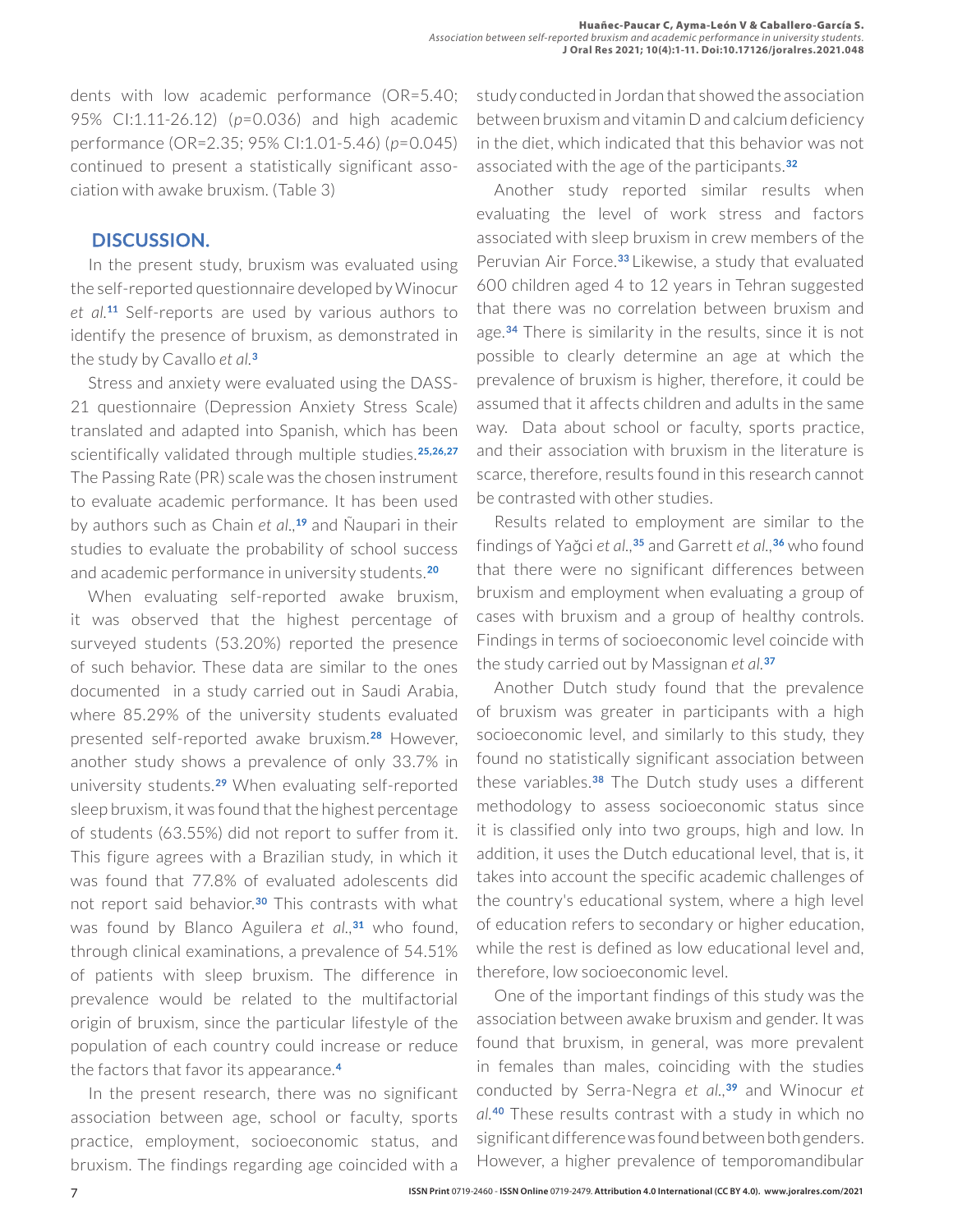disorders was found in women.**41** Despite the above, the literature suggests that females tend to be more sensitive to stress and anxiety than males, since they use neural resources differently when experiencing such situations. Women respond to stress by using the middle prefrontal-parietal cortices to a greater extent, while in men there is a decrease in the use of this circuit.**<sup>42</sup>**

The association between awake bruxism and stress and anxiety was statistically significant, coinciding with a Brazilian study, in which it was shown that awake bruxism was associated with symptoms of anxiety.43 In addition, a study carried out in Lima found that 68.4% of the students who reported stress suffered from awake bruxism.**13** Another study showed that participants with awake bruxism had significantly higher levels of trait and state anxiety.**44** These results indicate that awake bruxism would play a role in reducing stress and anxiety, since certain people who perceive situations as threatening or stressful display this behavior more frequently.**<sup>45</sup>**

A statistically significant association between sleep bruxism and anxiety was found, coinciding with findings from a Finnish study, where it was concluded that anxiety would be acting as a risk factor for sleep bruxism.**46** According to Fernandez *et al.,***<sup>47</sup>** this behavior would be related to circadian cycles and the sympathetic nervous system, which can be affected by psychological factors such as anxiety, which alter normal sleep processes and increase micro-awakenings produced by increased cardiac and respiratory activity during sleep. They occur in an average of 8 to 14 times per hour.This means that sleep bruxism would be considered a normal variation of behavior that would prepare the brain for a sudden awakening.**<sup>48</sup>**

One unique finding of this study was the association between awake bruxism and academic performance. Students with a high and low academic performance were more likely to present awake bruxism than those with medium academic performance. The possible stressors in higher education are generally related to exams, and academic performance, among others. In this way, the student perceives them as challenges or threats.**49** When this happens, a series of psychosomatic processes are generated, where the limbic system acts on the hypothalamus, and the latter,

on the autonomic nervous system, producing a great variety of signs and symptoms in stressful situations.**<sup>50</sup>** In this way, stress releases accumulated tensions by using the dental arches through increased masticatory muscle activity.**<sup>51</sup>**

Considering the data presented above, it could be concluded that students with high academic performance, due to their constant effort to obtain high grades, would present higher levels of stress and/or anxiety than those with medium academic performance. Likewise, students with low academic performance, due to the tension and concern they feel about failing courses, could develop symptoms of stress and/or anxiety.**52** This suggests that, considering the association found, a higher prevalence of bruxism could be expected in students with high and low academic performance, since when subjected to "stressful" academic situations, they suffer from a systemic imbalance and show psychological, physical, or behavioral symptoms. These physical signs may manifest as drowsiness, migraine, digestive problems, and sometimes increased muscle activity, manifested by clenching or grinding of the teeth.**<sup>53</sup>**

One of the limitations of the study was the access to the actual data related to academic performance. Although participants are expected to respond truthfully the self-report instrument, a strict control of their truthfulness cannot be established. For this reason, it is suggested to carry out a study collecting data directly from the student's academic record to complement the information obtained through the self-report. Another limitation was the lack of information about the number of times a participating student took the same subject or course. Therefore, it is suggested to consider an item that allows registering this information to make a more effective comparison between students in future research.

Other studies show different ways of evaluating academic performance in university students. An Australian research on medical students used information from the University Admission Test, Australian Tertiary Admission Rank, Grade Point Average (GPA), Graduate Australian Medical Students Admission Test, and Qualified Interview.**54** While another study on Iranian students considered final exam grades for the semester, in addition to a course grade obtained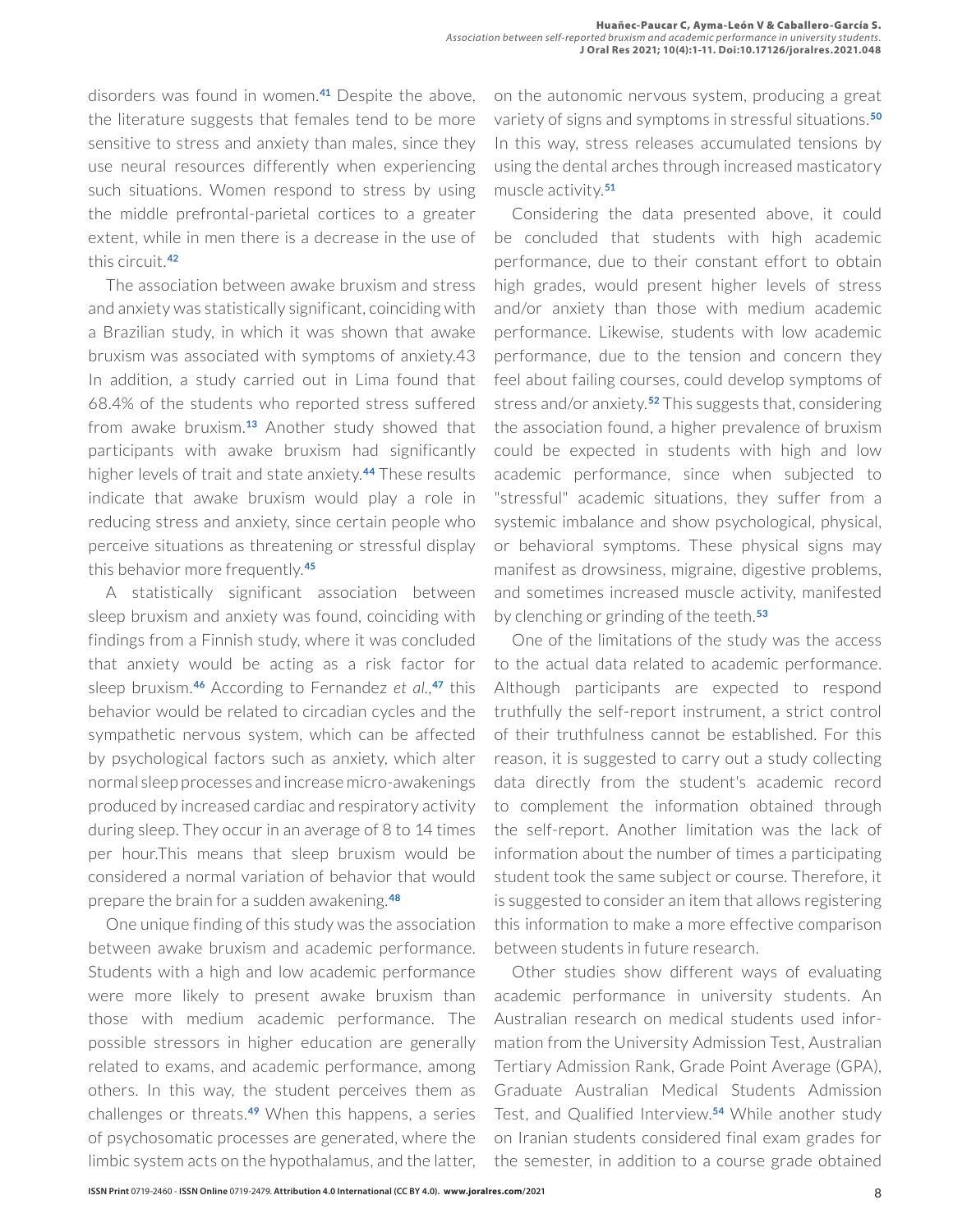through midterm and final exams, and a semester assignment consisting of quizzes and academic assignments.**55** It is suggested to carry out research that includes an integrated interview and a clinical evaluation of the signs of bruxism to collect additional data and complement it with a clinical diagnosis. However, studies show that there is a high correlation between self-reported diagnosis and clinical diagnosis of patients with bruxism (Cronbach's α coefficient: 0.9032).**<sup>56</sup>**

Finally, there is a strong need to gain new knowledge about the relationship of bruxism and academic performance, since no related research has been conducted. It is important to consider that academic performance could contribute to the design of an intervention plan in the university population affected by bruxism.

## **CONCLUSION.**

In the present study, a statistically significant association was found between self-reported awake bruxism and academic performance in university students. Students with high and low academic performance were more likely to present awake bruxism than those with medium performance. The students who suffered from stress reported a high prevalence of awake bruxism, and those with anxiety reported a high prevalence of awake and sleep bruxism, resulting in a statistically significant association in both cases. However, it is suggested to carry out further research on students with bruxism and to consider a larger sample of students with low academic performance to confirm said association.

Conflict of interests: The authors declare that they have no conflict of interests.

Ethics approval: Universidad Peruana de Ciencias Aplicadas (UPC) Ethics committee approval number CEI PI-076-19.

Funding: Self-financed.

Authors' contributions: All authors contributed to the manuscript.

Acknowledgements: None.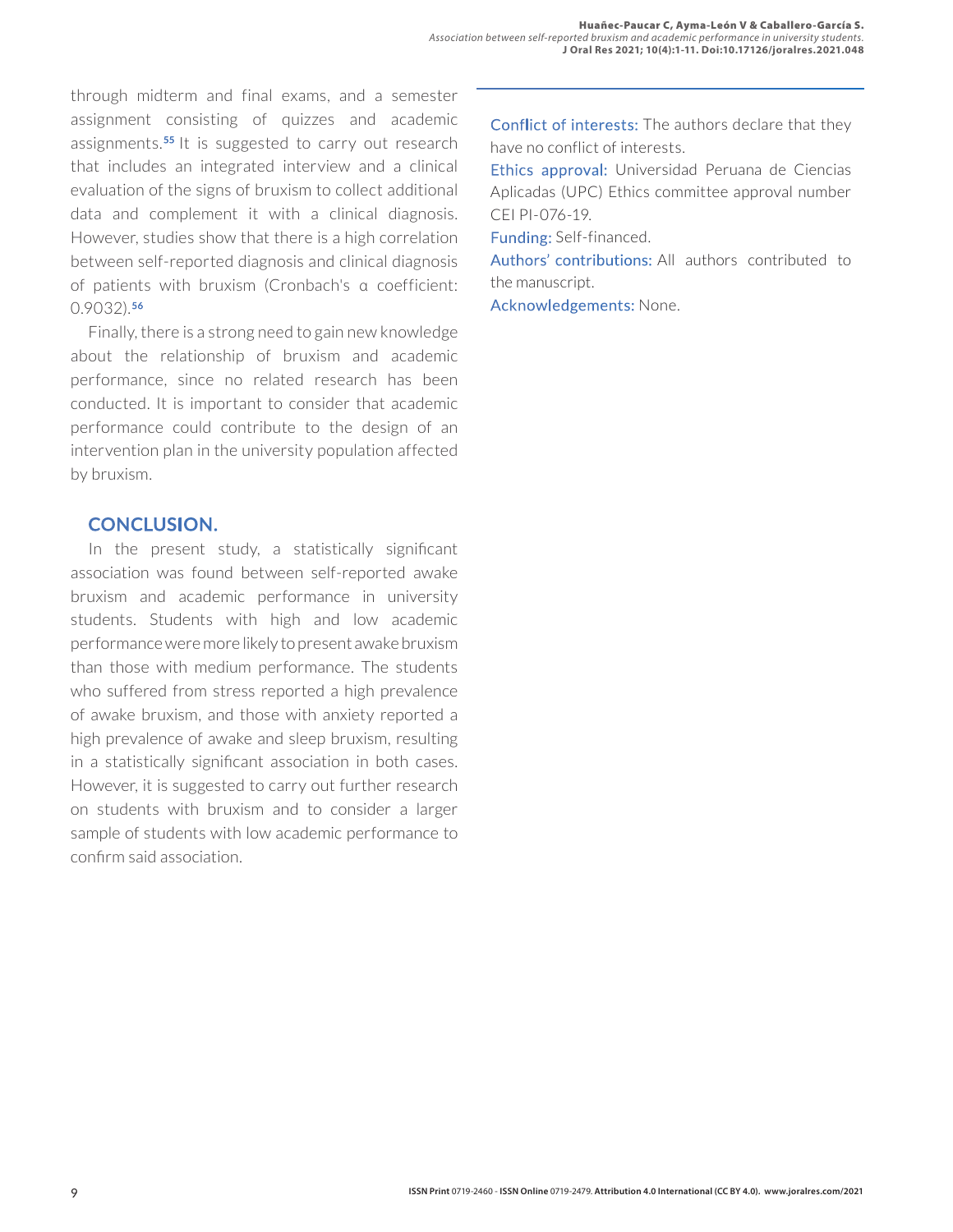# **REFERENCES.**

1. Lobbezoo F, Ahlberg J, Raphael K.G, Wetselaar P, Glaros A.G, Kato T, Santiago V, Winocur E, De Laat A, De Leeuw R, Koyano K, Lavigne G.J, Svensson P, Mandfredini D. International consensus on the assessment of bruxism: Report of a work in progress. J Oral Rehabil. 2018; 45(11): 837–44.

2. Raphael KG, Santiago V, Lobbezoo F. Bruxism is a continuously distributed behavior, but disorder decisions are dichotomous. J Oral Rehabil. 2016; 43:802-3.

3. Cavallo P, Carpinelli L, Savarese G. Perceived stress and bruxism in university students. BMC Res Notes. 2016; 9(1):514.

4. Jokubauskas L, Baltrušaitytė A, Pileičikienė G, Žekonis G. Interrelationships between distinct circadian manifestations of possible bruxism, perceived stress, chronotype and social jetlag in a population of undergraduate students. Chronobiol. Int. 2019;36(11):1558-69.

5. Serra-Negra JM, Scarpelli AC, Tirsa-Costa, D., Guimarães FH, Pordeus IA, Paiva S M. Sleep Bruxism, Awake Bruxism and Sleep Quality among Brazilian Dental Students: A Cross-Sectional Study. Brazilian Dent J. 2014; 25(3), 241–7.

6. Tavares L, da Silva Parente Macedo L, Duarte C, de Goffredo Filho G, de Souza Tesch R. Cross-sectional study of anxiety symptoms and self-report of awake and sleep bruxism in female TMD patients. CRANIO. 2016;34(6):378-381.

7. Phuong NTT, Ngoc VTN, Linh LM, Duc NM, Tra NT, Anh LQ. Bruxism, Related Factors and Oral Health-Related Quality of Life Among Vietnamese Medical Students. Int J Environ Res Public Health. 2020;17(20):7408.

8. Nogueira Coutinho E, Pereira Rodrigues dos Santos K, Henrique Barros Ferreira E, Grailea Silva Pinto R, de Oliveira Sanchez M. Association between self-reported sleep bruxism and temporomandibular disorder in undergraduate students from Brazil. CRANIO. 2018;38(2):91-98.

9. Ohlmann B, Bömicke W, Habibi Y, Rammelsberg P, Schmitter M. Are there associations between sleep bruxism, chronic stress, and sleep quality? J Dent. 2018; 74:101-6.

10. Abekura H, Tsuboi M, Okura T, Kagawa K, Sadamori S, Akagawa Y. Association between sleep bruxism and stress sensitivity in an experimental psychological stress task. Biomed Res J. 2011;32(6):395-9.

11. Winocur E, Uziel N, Lisha T, Goldsmith C, Eli I. Selfreported bruxism-associations with perceived stress, motivation for control, dental anxiety and gagging. J Oral Rehabil. 2011;38(1):3-11

12. Gedefaw A, Tilahun T, Asefa A. Predictors of self-reported academic performance among undergraduate medical students of Hawassa University, Ethiopia. Adv Med Educ Pract. 2015;6: 305–15.

13. Balaji NK, Murthy PS, Kumar DN, Chaudhury S. Perceived stress, anxiety, and coping states in medical and engineering students during examinations. Ind Psychiatry J. 2019; 28 (1): 86-97.

**14.** Sohail N. Stress and academic performance among medical students. J Coll Physicians Surg Pak. 2013; 23(1):67-71.

15. Wijekoon CN, Amaratunge H, de Silva Y, Senanayake S, Jayawardane P, Senarath U. Emotional intelligence and academic performance of medical undergraduates: a cross-sectional study in a selected university in Sri Lanka. BMC Medical Education, 2017;17(1):176.

16. Masud S, Mufarrih S, Qureshi N, Khan F, Khan S, Khan M. Academic Performance in Adolescent Students: The Role of Parenting Styles and Socio-Demographic Factors – A Cross Sectional Study From Peshawar, Pakistan. Front Psychol. 2019; 10:2497

17. Ordóñez-Plaza M, Villavicencio-Caparó É, Alvarado-Jiménez O, Vanegas-Avecillas M. Prevalencia de bruxismo de vigilia evaluado por auto-reporte en relación con estrés, ansiedad y depresión. Rev Estomatol Herediana. 2016; 26(3):147-55.

18. Chatzopoulos G, Wolff L. Symptoms of temporomandibular disorder, self-reported bruxism, and the risk of implant failure: A retrospective analysis. Cranio 2018; 38(1):50-7.

19. Chain R, Cruz Ramírez N, Martínez Morales M, Jácome N. Examen de selección y probabilidades de éxito escolar en estudios superiores. Estudio en una universidad pública estatal mexicana. Rev Electrónica de Investigación Educativa. 2003; 5(1):1-17.

20. Ñaupari F. Evaluación del rendimiento académico de estudiantes universitarios en la modalidad presencial y virtual. A Punt. Cienc Soc 2014; 4(1):69-76.

21. Jun D, Johnston V, Kim J, O'Leary S. Cross-cultural adaptation and validation of the Depression, Anxiety and Stress Scale-21 (DASS-21) in the Korean working population. Work. 2018;59(1):93-102.

22. Gloster AT, Rhoades HM, Novy D, Klotsche J, Senior A, Kunik M, Wilson N, Stanley MA. Psychometric properties of the Depression Anxiety and Stress Scale-21 in older primary care patients. J Affect Disord. 2008;110(3):248-59.

23. Román F, Santibáñez P, Vinet E. Uso de las Escalas de Depresión Ansiedad Estrés (DASS-21) como Instrumento de Tamizaje en Jóvenes con Problemas Clínicos. Acta investigación psicol. 2016;6(1):2325-36.

24. Vera-Romero O, Vera-Romero F. Evaluación del nivel socioeconómico: presentación de una escala adaptada en una población de Lambayeque. Rev Cuerpo Méd. 2013; 6(1):41-4.

25. Mehrotra D, Kumar K, Kumar S, Tiwari S, Kumar V, Dwivedi R. Reliability and psychometric validity of Hindi version of Depression, Anxiety and Stress Scale-21 (DASS-21) for Hindi speaking Head Neck Cancer and Oral Potentially Malignant Disorders Patients. J Cancer Res Ther. 2019; 15(3):653.

26. Beaufort I, De Weert-Van Oene G, Buwalda V, De Leeuw J, Goudriaan A. The Depression, Anxiety and Stress Scale (DASS-21) as a Screener for Depression in Substance Use Disorder Inpatients: A Pilot Study. Eur Addict Res. 2017; 23(5):260-8.

27. Henry J, Crawford J. The short-form version of the Depression Anxiety Stress Scales (DASS-21): Construct validity and normative data in a large non-clinical sample. Br J Clin Psychol. 2005; 44(2):227-39.

28. Quadri M, Mahnashi A, Al Almutahhir A, Tubayqi H, Hakami A, Arishi M. Alamir A. Association of Awake Bruxism with Khat, Coffee, Tobacco, and Stress among Jazan University Students. Int J Dent.2015; 2015:1-5.

29. Serra-Negra J, Dias R, Rodrigues M, Aguiar S, Auad S, Pordeus I. Self-reported awake bruxism and chronotype profile: a multicenter study on Brazilian, Portuguese and Italian dental students. CRANIO. 2019; 25:1-6.

30. Santos Sousa H, Moura de Lima M, Dantas N, Quaresma R, Silva de Moura M, Almeida L. Prevalence and associated factors to sleep bruxism in adolescents from Teresina, Piauí. Rev Bras Epidemiol 2018; 21:1-11.